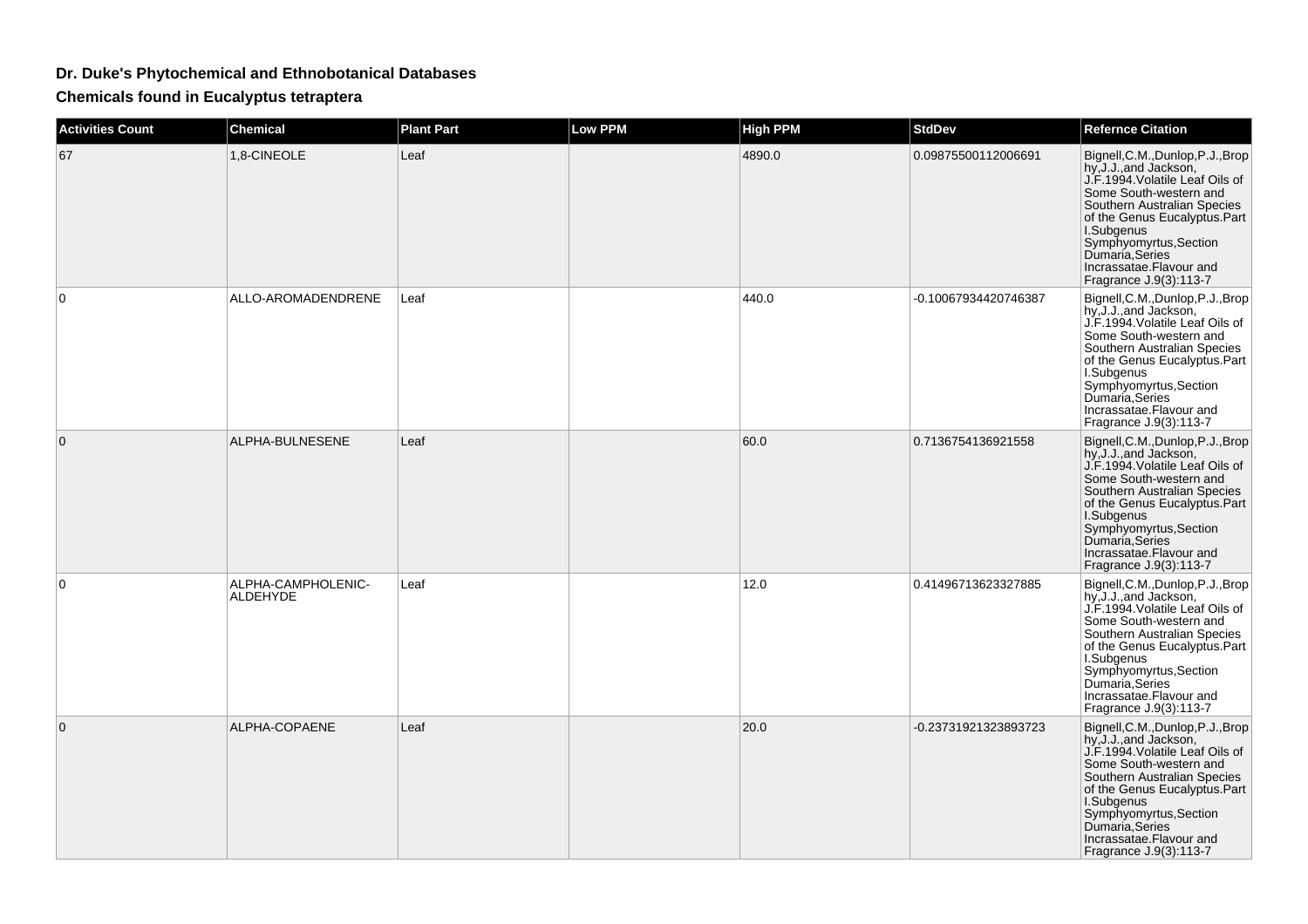| <b>Activities Count</b> | <b>Chemical</b>    | <b>Plant Part</b> | <b>Low PPM</b> | <b>High PPM</b> | <b>StdDev</b>        | <b>Refernce Citation</b>                                                                                                                                                                                                                                                                                |
|-------------------------|--------------------|-------------------|----------------|-----------------|----------------------|---------------------------------------------------------------------------------------------------------------------------------------------------------------------------------------------------------------------------------------------------------------------------------------------------------|
| 0                       | ALPHA-CUBEBENE     | Leaf              |                | 47.0            | -0.08542121939394226 | Bignell, C.M., Dunlop, P.J., Brop<br>hy, J.J., and Jackson,<br>J.F.1994. Volatile Leaf Oils of<br>Some South-western and<br>Southern Australian Species<br>of the Genus Eucalyptus.Part<br>I.Subgenus<br>Symphyomyrtus, Section<br>Dumaria, Series<br>Incrassatae.Flavour and<br>Fragrance J.9(3):113-7 |
| $\overline{0}$          | ALPHA-EUDESMOL     | Leaf              |                | 27.0            | -0.5138021808255536  | Bignell, C.M., Dunlop, P.J., Brop<br>hy, J.J., and Jackson,<br>J.F.1994. Volatile Leaf Oils of<br>Some South-western and<br>Southern Australian Species<br>of the Genus Eucalyptus.Part<br>I.Subgenus<br>Symphyomyrtus, Section<br>Dumaria, Series<br>Incrassatae.Flavour and<br>Fragrance J.9(3):113-7 |
| 0                       | ALPHA-FENCHENE     | Leaf              |                | 10.0            | 0.2378909777894531   | Bignell, C.M., Dunlop, P.J., Brop<br>hy, J.J., and Jackson,<br>J.F.1994. Volatile Leaf Oils of<br>Some South-western and<br>Southern Australian Species<br>of the Genus Eucalyptus.Part<br>I.Subgenus<br>Symphyomyrtus, Section<br>Dumaria, Series<br>Incrassatae.Flavour and<br>Fragrance J.9(3):113-7 |
| $\overline{0}$          | ALPHA-GURJUNENE    | Leaf              |                | 120.0           | 0.35584405903545624  | Bignell, C.M., Dunlop, P.J., Brop<br>hy, J.J., and Jackson,<br>J.F.1994. Volatile Leaf Oils of<br>Some South-western and<br>Southern Australian Species<br>of the Genus Eucalyptus.Part<br>I.Subgenus<br>Symphyomyrtus, Section<br>Dumaria, Series<br>Incrassatae.Flavour and<br>Fragrance J.9(3):113-7 |
| 11                      | ALPHA-PHELLANDRENE | Leaf              |                | 110.0           | -0.23631182884633958 | Bignell, C.M., Dunlop, P.J., Brop<br>hy, J.J., and Jackson,<br>J.F.1994. Volatile Leaf Oils of<br>Some South-western and<br>Southern Australian Species<br>of the Genus Eucalyptus.Part<br>I.Subgenus<br>Symphyomyrtus, Section<br>Dumaria, Series<br>Incrassatae.Flavour and<br>Fragrance J.9(3):113-7 |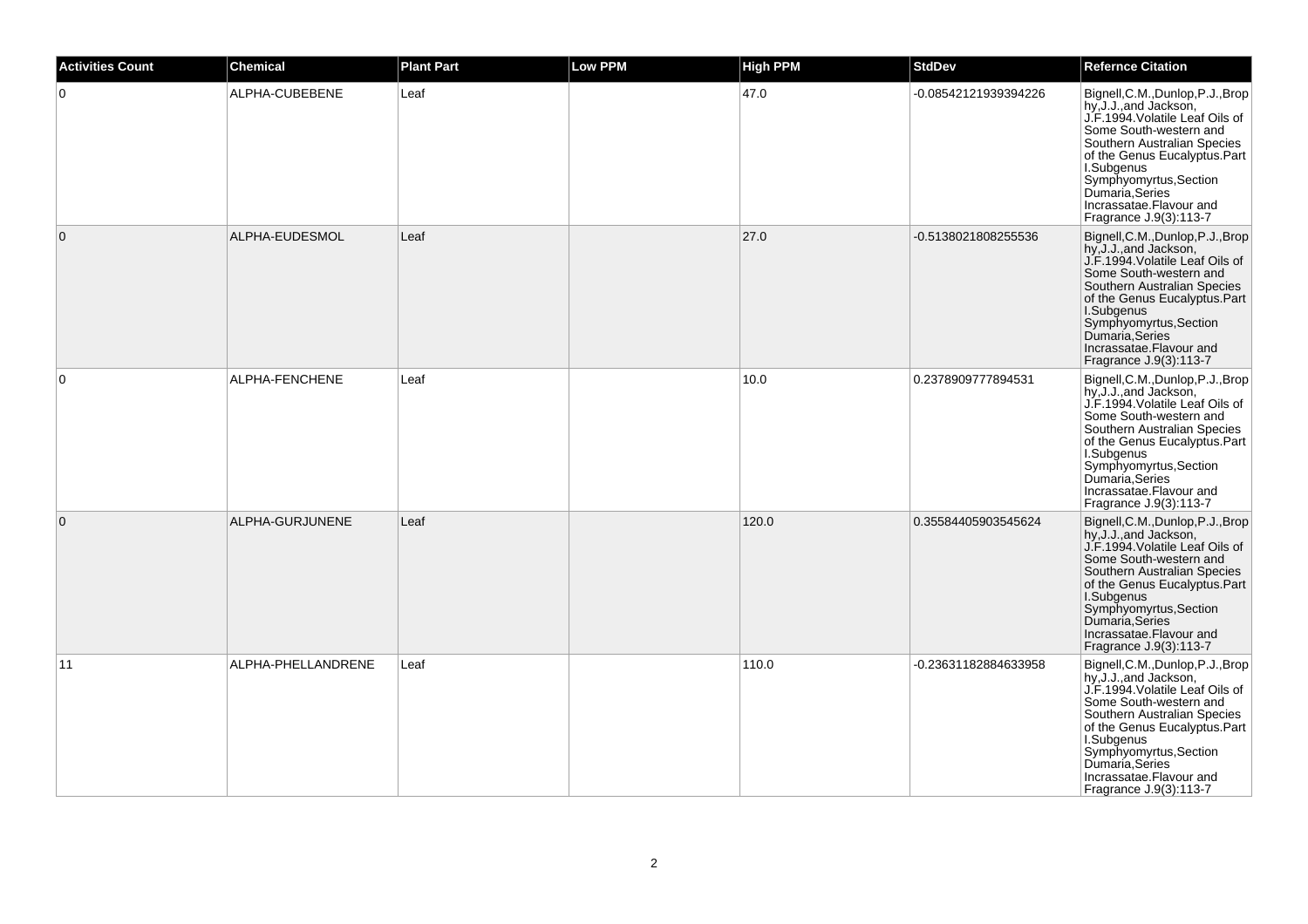| <b>Activities Count</b> | <b>Chemical</b>    | <b>Plant Part</b> | <b>Low PPM</b> | <b>High PPM</b> | <b>StdDev</b>        | <b>Refernce Citation</b>                                                                                                                                                                                                                                                                                |
|-------------------------|--------------------|-------------------|----------------|-----------------|----------------------|---------------------------------------------------------------------------------------------------------------------------------------------------------------------------------------------------------------------------------------------------------------------------------------------------------|
| 28                      | ALPHA-PINENE       | Leaf              |                | 4355.0          | 0.0582018811670138   | Bignell, C.M., Dunlop, P.J., Brop<br>hy, J.J., and Jackson,<br>J.F.1994. Volatile Leaf Oils of<br>Some South-western and<br>Southern Australian Species<br>of the Genus Eucalyptus.Part<br>I.Subgenus<br>Symphyomyrtus, Section<br>Dumaria, Series<br>Incrassatae.Flavour and<br>Fragrance J.9(3):113-7 |
| 3                       | ALPHA-SELINENE     | Leaf              |                | 55.0            | 0.3088296024868933   | Bignell, C.M., Dunlop, P.J., Brop<br>hy, J.J., and Jackson,<br>J.F.1994. Volatile Leaf Oils of<br>Some South-western and<br>Southern Australian Species<br>of the Genus Eucalyptus.Part<br>I.Subgenus<br>Symphyomyrtus, Section<br>Dumaria, Series<br>Incrassatae.Flavour and<br>Fragrance J.9(3):113-7 |
| 23                      | ALPHA-TERPINEOL    | Leaf              |                | 145.0           | -0.33571663630195037 | Bignell, C.M., Dunlop, P.J., Brop<br>hy, J.J., and Jackson,<br>J.F.1994. Volatile Leaf Oils of<br>Some South-western and<br>Southern Australian Species<br>of the Genus Eucalyptus.Part<br>I.Subgenus<br>symphyomyrtus, Section<br>Dumaria, Series<br>Incrassatae.Flavour and<br>Fragrance J.9(3):113-7 |
| 3                       | AROMADENDRENE      | Leaf              |                | 2670.0          | 0.9968965774734603   | Bignell, C.M., Dunlop, P.J., Brop<br>hy, J.J., and Jackson,<br>J.F.1994. Volatile Leaf Oils of<br>Some South-western and<br>Southern Australian Species<br>of the Genus Eucalyptus.Part<br>I.Subgenus<br>Symphyomyrtus, Section<br>Dumaria, Series<br>Incrassatae.Flavour and<br>Fragrance J.9(3):113-7 |
| $\overline{0}$          | BETA-CARYOPHYLLENE | Leaf              |                | 2670.0          | 0.9724519049069763   | Bignell, C.M., Dunlop, P.J., Brop<br>hy, J.J., and Jackson,<br>J.F.1994. Volatile Leaf Oils of<br>Some South-western and<br>Southern Australian Species<br>of the Genus Eucalyptus.Part<br>I.Subgenus<br>Symphyomyrtus, Section<br>Dumaria, Series<br>Incrassatae.Flavour and<br>Fragrance J.9(3):113-7 |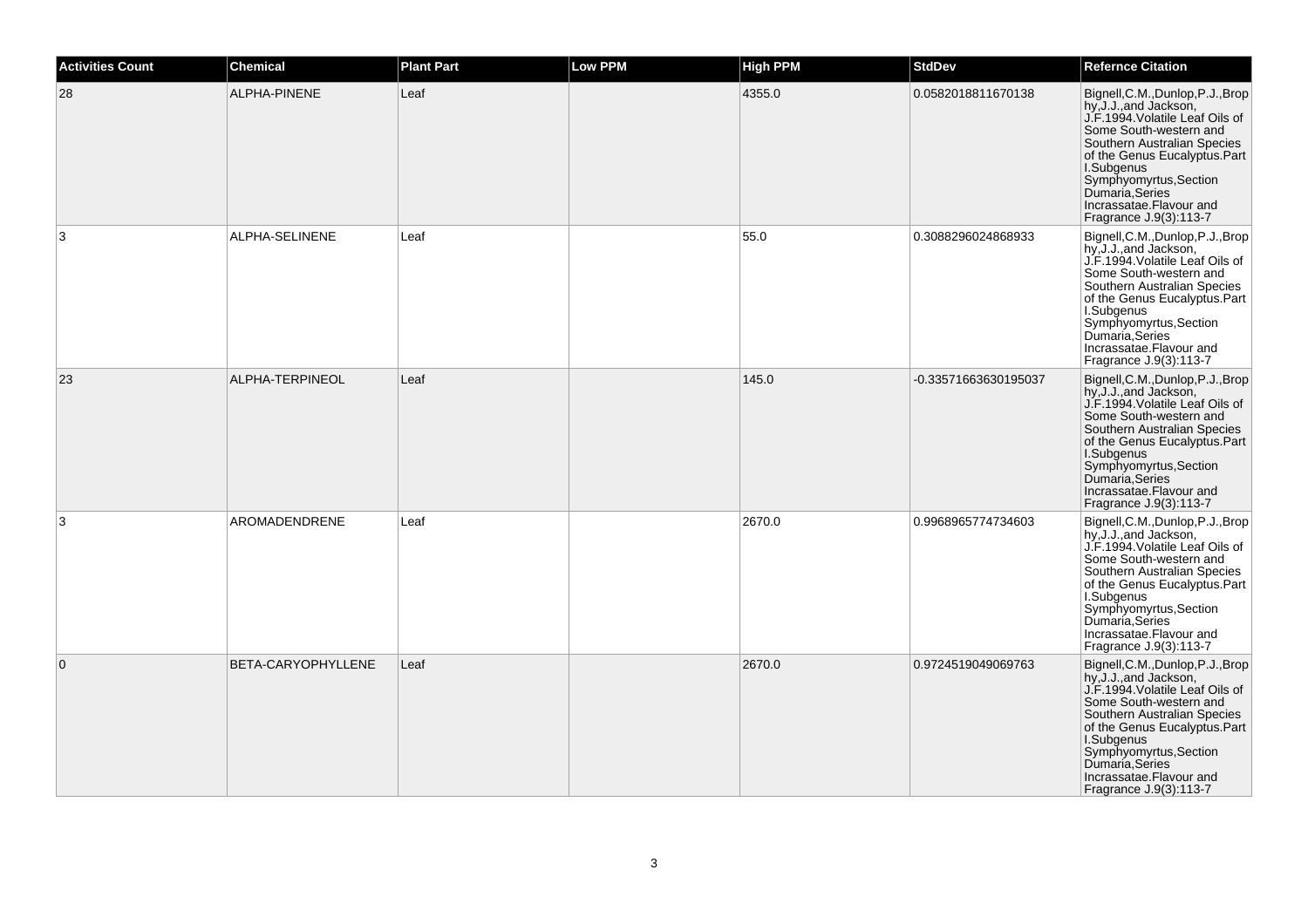| <b>Activities Count</b> | <b>Chemical</b>      | <b>Plant Part</b> | <b>Low PPM</b> | <b>High PPM</b> | <b>StdDev</b>        | <b>Refernce Citation</b>                                                                                                                                                                                                                                                                                             |
|-------------------------|----------------------|-------------------|----------------|-----------------|----------------------|----------------------------------------------------------------------------------------------------------------------------------------------------------------------------------------------------------------------------------------------------------------------------------------------------------------------|
| $\overline{0}$          | BETA-CIS-OCIMENE     | Leaf              |                | 10.0            | -0.24875599253002853 | Bignell, C.M., Dunlop, P.J., Brop<br>hy, J.J., and Jackson,<br>J.F.1994. Volatile Leaf Oils of<br>Some South-western and<br>Southern Australian Species<br>of the Genus Eucalyptus.Part<br>I.Subgenus<br>Symphyomyrtus, Section<br>Dumaria, Series<br>Incrassatae.Flavour and<br>Fragrance J.9(3):113-7              |
| $\overline{0}$          | <b>BETA-CUBEBENE</b> | Leaf              |                | 10.0            | -0.28612852071278944 | Bignell, C.M., Dunlop, P.J., Brop<br>hy, J.J., and Jackson,<br>J.F.1994. Volatile Leaf Oils of<br>Some South-western and<br>Southern Australian Species<br>of the Genus Eucalyptus.Part<br>I.Subgenus<br>Symphyomyrtus, Section<br>Dumaria, Series<br>Incrassatae.Flavour and<br>Fragrance J.9(3):113-7              |
| 5                       | BETA-ELEMENE         | Leaf              |                | 120.0           | 0.21030818830483441  | Bignell, C.M., Dunlop, P.J., Brop<br>hy, J.J., and Jackson,<br>J.F.1994. Volatile Leaf Oils of<br>Some South-western and<br>Southern Australian Species<br>of the Genus Eucalyptus.Part<br>I.Subgenus<br>structure<br>Symphyomyrtus, Section<br>Dumaria, Series<br>Incrassatae.Flavour and<br>Fragrance J.9(3):113-7 |
| 13                      | BETA-EUDESMOL        | Leaf              |                | 35.0            | -0.5171721093714343  | Bignell, C.M., Dunlop, P.J., Brop<br>hy, J.J., and Jackson,<br>J.F.1994. Volatile Leaf Oils of<br>Some South-western and<br>Southern Australian Species<br>of the Genus Eucalyptus.Part<br>I.Subgenus<br>Symphyomyrtus, Section<br>Dumaria, Series<br>Incrassatae.Flavour and<br>Fragrance J.9(3):113-7              |
| 3                       | BETA-PHELLANDRENE    | Leaf              |                | 100.0           | -0.2254827044337776  | Bignell, C.M., Dunlop, P.J., Brop<br>hy, J.J., and Jackson,<br>J.F.1994. Volatile Leaf Oils of<br>Some South-western and<br>Southern Australian Species<br>of the Genus Eucalyptus.Part<br>I.Subgenus<br>Symphyomyrtus, Section<br>Dumaria, Series<br>Incrassatae.Flavour and<br>Fragrance J.9(3):113-7              |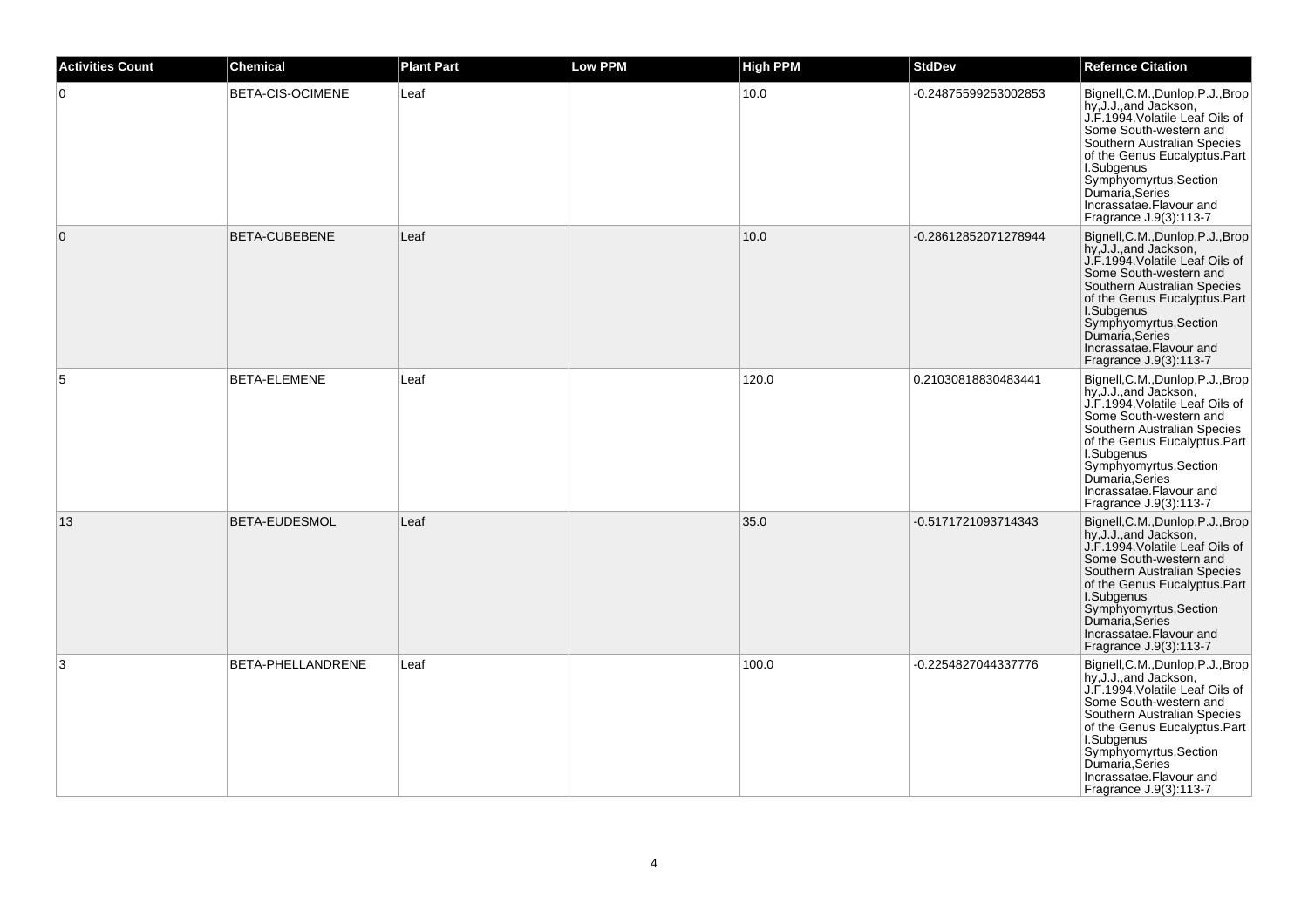| <b>Activities Count</b> | <b>Chemical</b>          | <b>Plant Part</b> | <b>Low PPM</b> | <b>High PPM</b> | <b>StdDev</b>        | <b>Refernce Citation</b>                                                                                                                                                                                                                                                                                |
|-------------------------|--------------------------|-------------------|----------------|-----------------|----------------------|---------------------------------------------------------------------------------------------------------------------------------------------------------------------------------------------------------------------------------------------------------------------------------------------------------|
| 13                      | <b>BETA-PINENE</b>       | Leaf              |                | 100.0           | -0.28163050343074103 | Bignell, C.M., Dunlop, P.J., Brop<br>hy, J.J., and Jackson,<br>J.F.1994. Volatile Leaf Oils of<br>Some South-western and<br>Southern Australian Species<br>of the Genus Eucalyptus.Part<br>I.Subgenus<br>Symphyomyrtus, Section<br>Dumaria, Series<br>Incrassatae.Flavour and<br>Fragrance J.9(3):113-7 |
| 3                       | <b>BETA-SELINENE</b>     | Leaf              |                | 75.0            | 0.22632632469967118  | Bignell, C.M., Dunlop, P.J., Brop<br>hy, J.J., and Jackson,<br>J.F.1994. Volatile Leaf Oils of<br>Some South-western and<br>Southern Australian Species<br>of the Genus Eucalyptus.Part<br>I.Subgenus<br>Symphyomyrtus, Section<br>Dumaria, Series<br>Incrassatae.Flavour and<br>Fragrance J.9(3):113-7 |
| $\overline{0}$          | BETA-TRANS-OCIMENE       | Leaf              |                | 10.0            | 1.1915435986600094   | Bignell, C.M., Dunlop, P.J., Brop<br>hy, J.J., and Jackson,<br>J.F.1994. Volatile Leaf Oils of<br>Some South-western and<br>Southern Australian Species<br>of the Genus Eucalyptus.Part<br>I.Subgenus<br>symphyomyrtus, Section<br>Dumaria, Series<br>Incrassatae.Flavour and<br>Fragrance J.9(3):113-7 |
| $\overline{0}$          | <b>BICYCLOELEMENE</b>    | Leaf              |                | 10.0            | 0.4324627939005607   | Bignell, C.M., Dunlop, P.J., Brop<br>hy, J.J., and Jackson,<br>J.F.1994. Volatile Leaf Oils of<br>Some South-western and<br>Southern Australian Species<br>of the Genus Eucalyptus.Part<br>I.Subgenus<br>Symphyomyrtus, Section<br>Dumaria, Series<br>Incrassatae.Flavour and<br>Fragrance J.9(3):113-7 |
| $\overline{0}$          | <b>BICYCLOGERMACRENE</b> | Leaf              |                | 455.0           | -0.20365874833839473 | Bignell, C.M., Dunlop, P.J., Brop<br>hy, J.J., and Jackson,<br>J.F.1994. Volatile Leaf Oils of<br>Some South-western and<br>Southern Australian Species<br>of the Genus Eucalyptus.Part<br>I.Subgenus<br>Symphyomyrtus, Section<br>Dumaria, Series<br>Incrassatae.Flavour and<br>Fragrance J.9(3):113-7 |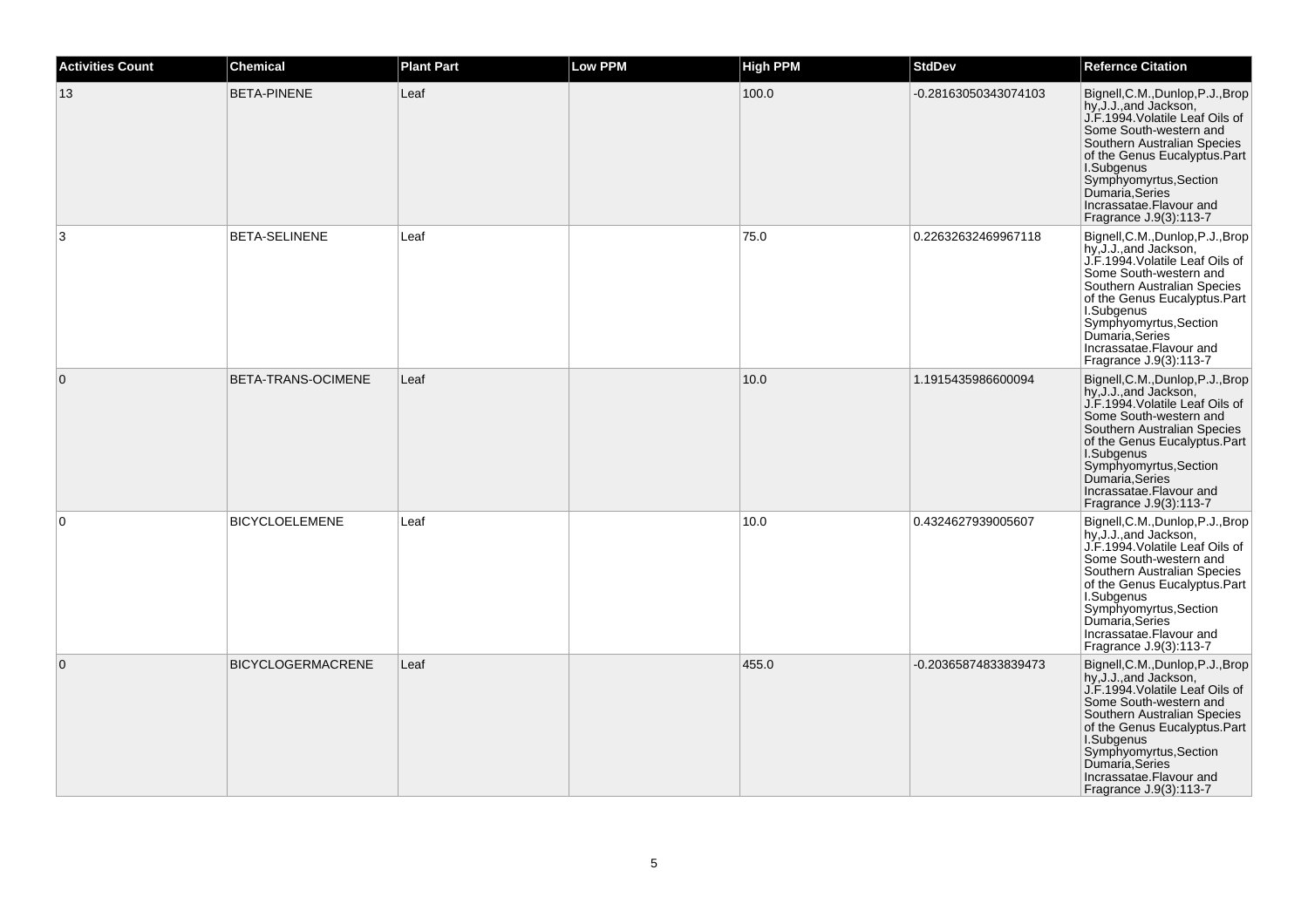| <b>Activities Count</b> | <b>Chemical</b>                | <b>Plant Part</b> | <b>Low PPM</b> | <b>High PPM</b> | <b>StdDev</b>         | <b>Refernce Citation</b>                                                                                                                                                                                                                                                                                |
|-------------------------|--------------------------------|-------------------|----------------|-----------------|-----------------------|---------------------------------------------------------------------------------------------------------------------------------------------------------------------------------------------------------------------------------------------------------------------------------------------------------|
| 0                       | CADINA-1,4-DIENE               | Leaf              |                | 43.0            | 0.8842163835339052    | Bignell, C.M., Dunlop, P.J., Brop<br>hy, J.J., and Jackson,<br>J.F.1994. Volatile Leaf Oils of<br>Some South-western and<br>Southern Australian Species<br>of the Genus Eucalyptus.Part<br>I.Subgenus<br>Symphyomyrtus, Section<br>Dumaria, Series<br>Incrassatae.Flavour and<br>Fragrance J.9(3):113-7 |
| $\mathbf{0}$            | <b>CALACORENE</b>              | Leaf              |                | 25.0            | 0.45262510897274427   | Bignell, C.M., Dunlop, P.J., Brop<br>hy, J.J., and Jackson,<br>J.F.1994. Volatile Leaf Oils of<br>Some South-western and<br>Southern Australian Species<br>of the Genus Eucalyptus.Part<br>I.Subgenus<br>Symphyomyrtus, Section<br>Dumaria, Series<br>Incrassatae.Flavour and<br>Fragrance J.9(3):113-7 |
| 0                       | CALAMENENE                     | Leaf              |                | 10.0            | -0.43409050317861225  | Bignell, C.M., Dunlop, P.J., Brop<br>hy, J.J., and Jackson,<br>J.F.1994. Volatile Leaf Oils of<br>Some South-western and<br>Southern Australian Species<br>of the Genus Eucalyptus.Part<br>I.Subgenus<br>Symphyomyrtus, Section<br>Dumaria, Series<br>Incrassatae.Flavour and<br>Fragrance J.9(3):113-7 |
| 8                       | CARYOPHYLLENE-OXIDE            | Leaf              |                | 95.0            | -0.042877203454388606 | Bignell, C.M., Dunlop, P.J., Brop<br>hy, J.J., and Jackson,<br>J.F.1994. Volatile Leaf Oils of<br>Some South-western and<br>Southern Australian Species<br>of the Genus Eucalyptus.Part<br>I.Subgenus<br>Symphyomyrtus, Section<br>Dumaria, Series<br>Incrassatae.Flavour and<br>Fragrance J.9(3):113-7 |
| $\Omega$                | CIS-P-MENTH-1,8-DIEN-6-<br>OL. | Leaf              |                | 10.0            | 0.06749980593833689   | Bignell, C.M., Dunlop, P.J., Brop<br>hy, J.J., and Jackson,<br>J.F.1994. Volatile Leaf Oils of<br>Some South-western and<br>Southern Australian Species<br>of the Genus Eucalyptus.Part<br>I.Subgenus<br>Symphyomyrtus, Section<br>Dumaria, Series<br>Incrassatae.Flavour and<br>Fragrance J.9(3):113-7 |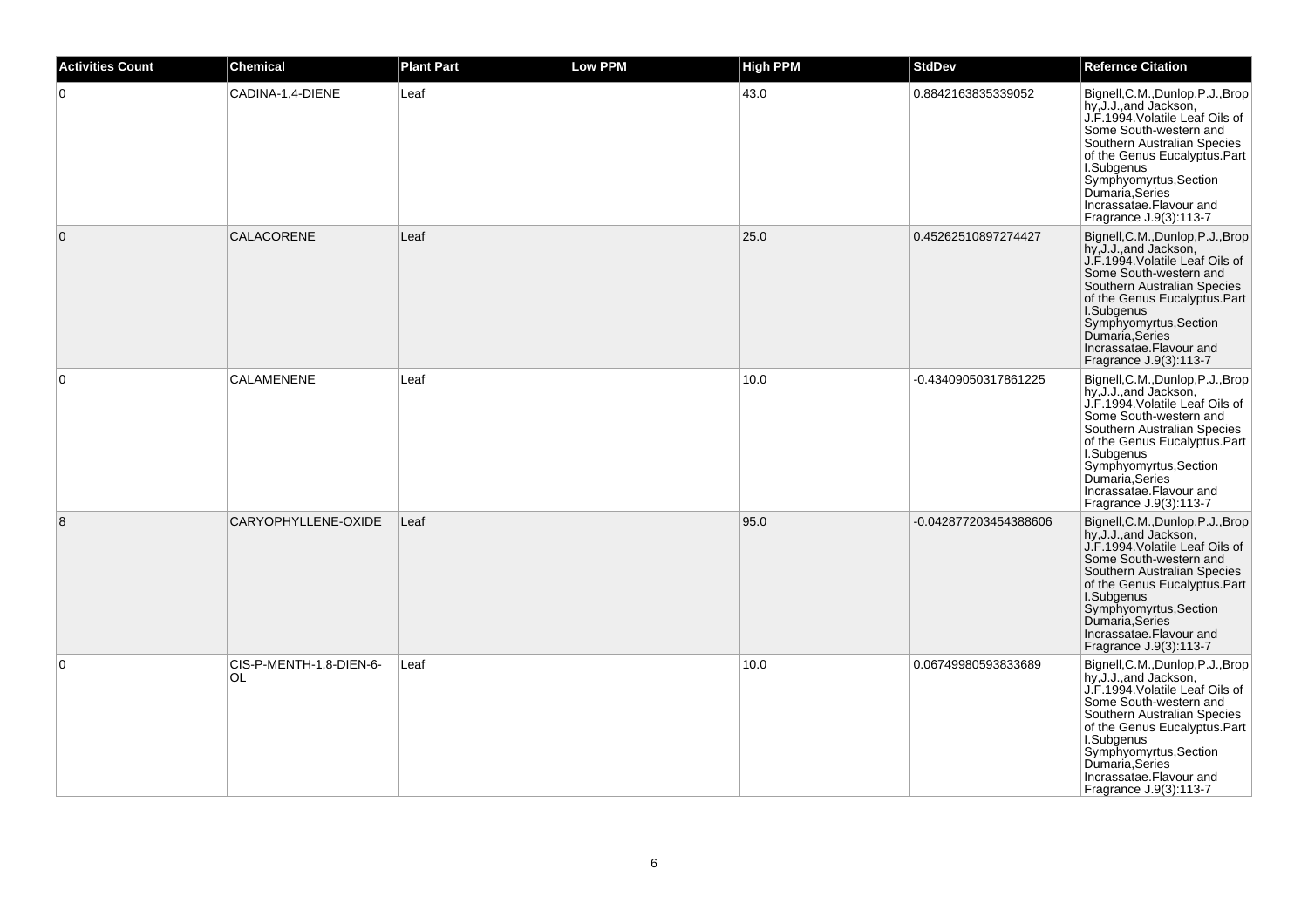| <b>Activities Count</b> | <b>Chemical</b>       | <b>Plant Part</b> | <b>Low PPM</b> | <b>High PPM</b> | <b>StdDev</b>        | <b>Refernce Citation</b>                                                                                                                                                                                                                                                                                |
|-------------------------|-----------------------|-------------------|----------------|-----------------|----------------------|---------------------------------------------------------------------------------------------------------------------------------------------------------------------------------------------------------------------------------------------------------------------------------------------------------|
| $\mathbf 0$             | <b>CRYPTONE</b>       | Leaf              |                | 10.0            | -0.23577007511393847 | Bignell, C.M., Dunlop, P.J., Brop<br>hy, J.J., and Jackson,<br>J.F.1994. Volatile Leaf Oils of<br>Some South-western and<br>Southern Australian Species<br>of the Genus Eucalyptus.Part<br>I.Subgenus<br>Symphyomyrtus, Section<br>Dumaria, Series<br>Incrassatae.Flavour and<br>Fragrance J.9(3):113-7 |
| 9                       | <b>DELTA-CADINENE</b> | Leaf              |                | 90.0            | -0.0722759181901499  | Bignell, C.M., Dunlop, P.J., Brop<br>hy, J.J., and Jackson,<br>J.F.1994. Volatile Leaf Oils of<br>Some South-western and<br>Southern Australian Species<br>of the Genus Eucalyptus.Part<br>I.Subgenus<br>Symphyomyrtus, Section<br>Dumaria, Series<br>Incrassatae.Flavour and<br>Fragrance J.9(3):113-7 |
| $\overline{0}$          | DELTA-ELEMENE         | Leaf              |                | 10.0            | 0.28588951214046987  | Bignell, C.M., Dunlop, P.J., Brop<br>hy, J.J., and Jackson,<br>J.F.1994. Volatile Leaf Oils of<br>Some South-western and<br>Southern Australian Species<br>of the Genus Eucalyptus.Part<br>I.Subgenus<br>symphyomyrtus, Section<br>Dumaria, Series<br>Incrassatae.Flavour and<br>Fragrance J.9(3):113-7 |
| $\Omega$                | EO                    | Leaf              |                | 20400.0         | 0.7797609906102609   | Bignell, C.M., Dunlop, P.J., Brop<br>hy, J.J., and Jackson,<br>J.F.1994. Volatile Leaf Oils of<br>Some South-western and<br>Southern Australian Species<br>of the Genus Eucalyptus.Part<br>I.Subgenus<br>Symphyomyrtus, Section<br>Dumaria, Series<br>Incrassatae.Flavour and<br>Fragrance J.9(3):113-7 |
| $\overline{0}$          | FENCHOL               | Leaf              |                | 10.0            | -0.10724726172222891 | Bignell, C.M., Dunlop, P.J., Brop<br>hy, J.J., and Jackson,<br>J.F.1994. Volatile Leaf Oils of<br>Some South-western and<br>Southern Australian Species<br>of the Genus Eucalyptus.Part<br>I.Subgenus<br>Symphyomyrtus, Section<br>Dumaria, Series<br>Incrassatae.Flavour and<br>Fragrance J.9(3):113-7 |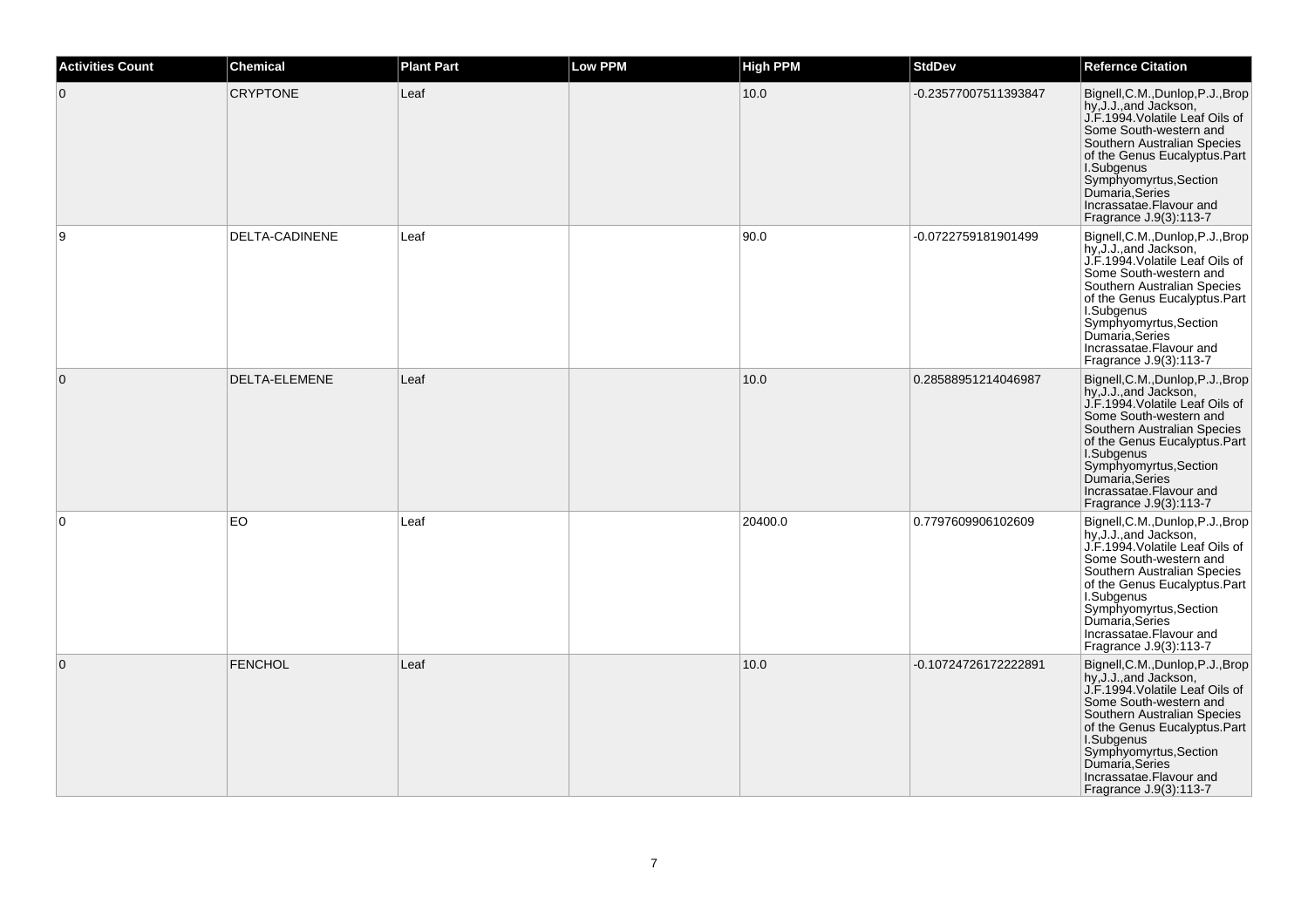| <b>Activities Count</b> | <b>Chemical</b>        | <b>Plant Part</b> | <b>Low PPM</b> | <b>High PPM</b> | <b>StdDev</b>        | <b>Refernce Citation</b>                                                                                                                                                                                                                                                                                             |
|-------------------------|------------------------|-------------------|----------------|-----------------|----------------------|----------------------------------------------------------------------------------------------------------------------------------------------------------------------------------------------------------------------------------------------------------------------------------------------------------------------|
| 0                       | GAMMA-EUDESMOL         | Leaf              |                | 29.0            | -0.08719634684039881 | Bignell, C.M., Dunlop, P.J., Brop<br>hy, J.J., and Jackson,<br>J.F.1994. Volatile Leaf Oils of<br>Some South-western and<br>Southern Australian Species<br>of the Genus Eucalyptus.Part<br>I.Subgenus<br>Symphyomyrtus, Section<br>Dumaria, Series<br>Incrassatae.Flavour and<br>Fragrance J.9(3):113-7              |
| 11                      | <b>GAMMA-TERPINENE</b> | Leaf              |                | 65.0            | -0.24659567634655075 | Bignell, C.M., Dunlop, P.J., Brop<br>hy, J.J., and Jackson,<br>J.F.1994. Volatile Leaf Oils of<br>Some South-western and<br>Southern Australian Species<br>of the Genus Eucalyptus.Part<br>I.Subgenus<br>Symphyomyrtus, Section<br>Dumaria, Series<br>Incrassatae.Flavour and<br>Fragrance J.9(3):113-7              |
| 35                      | <b>GERANIOL</b>        | Leaf              |                | 27.0            | -0.2179349087579882  | Bignell, C.M., Dunlop, P.J., Brop<br>hy, J.J., and Jackson,<br>J.F.1994. Volatile Leaf Oils of<br>Some South-western and<br>Southern Australian Species<br>of the Genus Eucalyptus.Part<br>I.Subgenus<br>structure<br>Symphyomyrtus, Section<br>Dumaria, Series<br>Incrassatae.Flavour and<br>Fragrance J.9(3):113-7 |
| $\overline{0}$          | <b>GLOBULOL</b>        | Leaf              |                | 955.0           | 0.2614682385426008   | Bignell, C.M., Dunlop, P.J., Brop<br>hy, J.J., and Jackson,<br>J.F.1994. Volatile Leaf Oils of<br>Some South-western and<br>Southern Australian Species<br>of the Genus Eucalyptus.Part<br>I.Subgenus<br>Symphyomyrtus, Section<br>Dumaria, Series<br>Incrassatae.Flavour and<br>Fragrance J.9(3):113-7              |
| 0                       | ISOAMYL-ISOVALERATE    | Leaf              |                | 10.0            | 0.37393242615809374  | Bignell, C.M., Dunlop, P.J., Brop<br>hy, J.J., and Jackson,<br>J.F.1994. Volatile Leaf Oils of<br>Some South-western and<br>Southern Australian Species<br>of the Genus Eucalyptus.Part<br>I.Subgenus<br>symphyomyrtus, Section<br>Dumaria, Series<br>Incrassatae.Flavour and<br>Fragrance J.9(3):113-7              |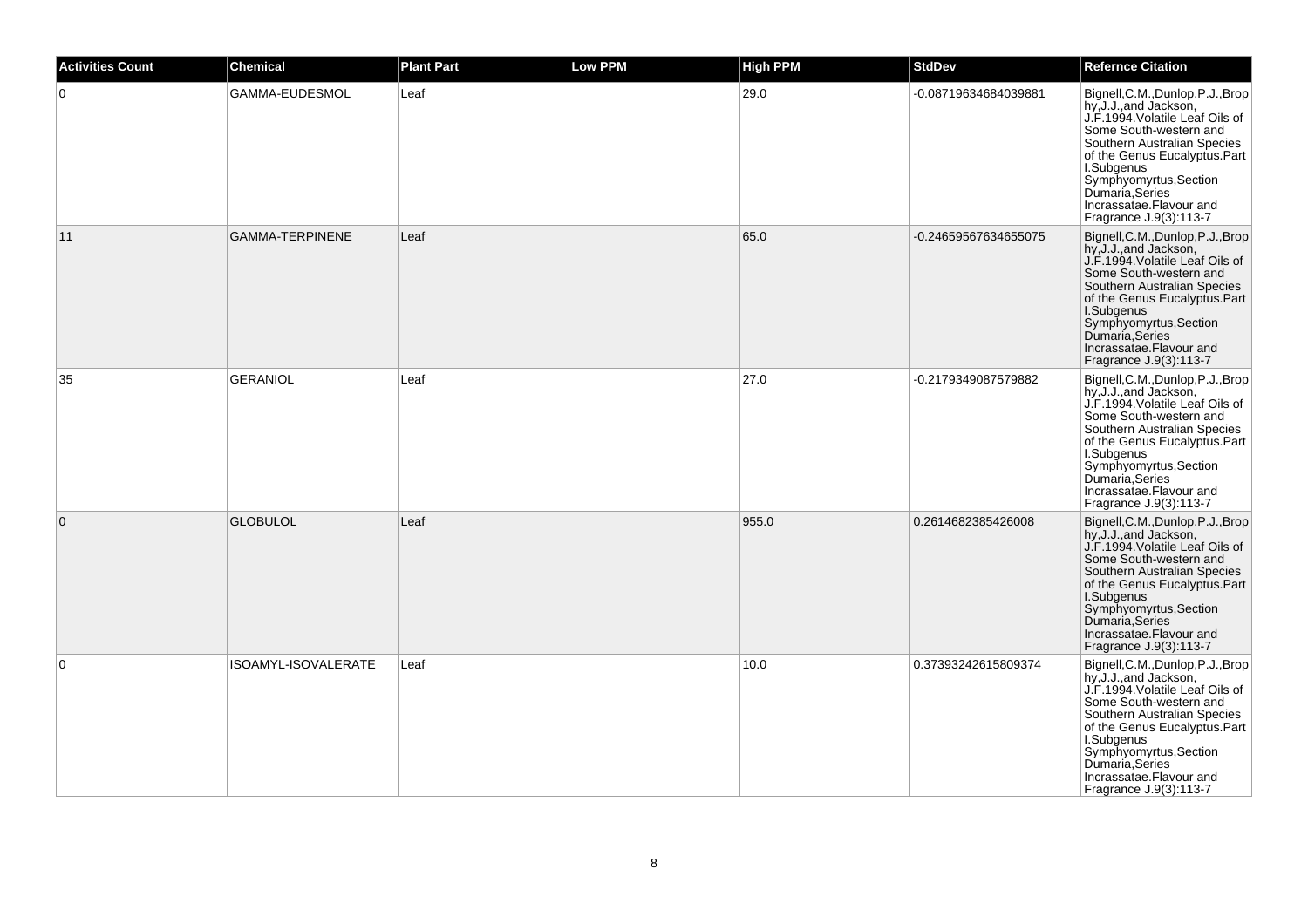| <b>Activities Count</b> | <b>Chemical</b>      | <b>Plant Part</b> | <b>Low PPM</b> | <b>High PPM</b> | <b>StdDev</b>        | <b>Refernce Citation</b>                                                                                                                                                                                                                                                                                |
|-------------------------|----------------------|-------------------|----------------|-----------------|----------------------|---------------------------------------------------------------------------------------------------------------------------------------------------------------------------------------------------------------------------------------------------------------------------------------------------------|
| $\overline{0}$          | ISOBUTYL-ISOVALERATE | Leaf              |                | 10.0            | -0.5327824375307472  | Bignell, C.M., Dunlop, P.J., Brop<br>hy, J.J., and Jackson,<br>J.F.1994. Volatile Leaf Oils of<br>Some South-western and<br>Southern Australian Species<br>of the Genus Eucalyptus.Part<br>I.Subgenus<br>Symphyomyrtus, Section<br>Dumaria, Series<br>Incrassatae.Flavour and<br>Fragrance J.9(3):113-7 |
| 60                      | <b>LIMONENE</b>      | Leaf              |                | 565.0           | 0.1465961711038826   | Bignell, C.M., Dunlop, P.J., Brop<br>hy, J.J., and Jackson,<br>J.F.1994. Volatile Leaf Oils of<br>Some South-western and<br>Southern Australian Species<br>of the Genus Eucalyptus.Part<br>I.Subgenus<br>Symphyomyrtus, Section<br>Dumaria, Series<br>Incrassatae.Flavour and<br>Fragrance J.9(3):113-7 |
| 22                      | <b>MYRCENE</b>       | Leaf              |                | 65.0            | -0.14922012929259934 | Bignell, C.M., Dunlop, P.J., Brop<br>hy, J.J., and Jackson,<br>J.F.1994. Volatile Leaf Oils of<br>Some South-western and<br>Southern Australian Species<br>of the Genus Eucalyptus.Part<br>I.Subgenus<br>symphyomyrtus, Section<br>Dumaria, Series<br>Incrassatae.Flavour and<br>Fragrance J.9(3):113-7 |
| $\overline{0}$          | P-CYMEN-8-OL         | Leaf              |                | 20.0            | 0.03200761366869271  | Bignell, C.M., Dunlop, P.J., Brop<br>hy, J.J., and Jackson,<br>J.F.1994. Volatile Leaf Oils of<br>Some South-western and<br>Southern Australian Species<br>of the Genus Eucalyptus.Part<br>I.Subgenus<br>Symphyomyrtus, Section<br>Dumaría, Series<br>Incrassatae.Flavour and<br>Fragrance J.9(3):113-7 |
| 16                      | P-CYMENE             | Leaf              |                | 630.0           | 0.12328850324696028  | Bignell, C.M., Dunlop, P.J., Brop<br>hy, J.J., and Jackson,<br>J.F.1994. Volatile Leaf Oils of<br>Some South-western and<br>Southern Australian Species<br>of the Genus Eucalyptus.Part<br>I.Subgenus<br>Symphyomyrtus, Section<br>Dumaria, Series<br>Incrassatae.Flavour and<br>Fragrance J.9(3):113-7 |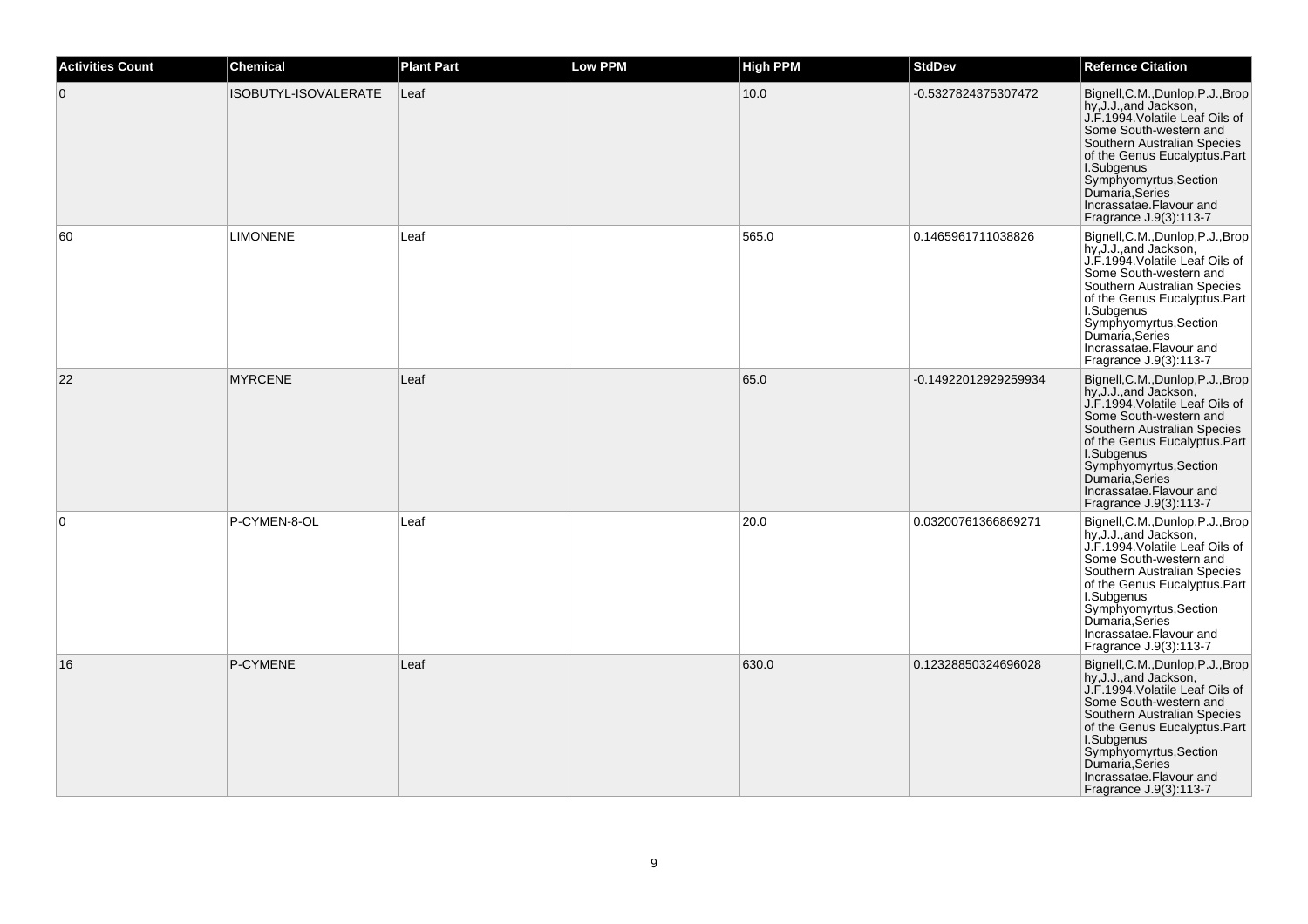| <b>Activities Count</b> | <b>Chemical</b>    | <b>Plant Part</b> | <b>Low PPM</b> | <b>High PPM</b> | <b>StdDev</b>        | <b>Refernce Citation</b>                                                                                                                                                                                                                                                                                |
|-------------------------|--------------------|-------------------|----------------|-----------------|----------------------|---------------------------------------------------------------------------------------------------------------------------------------------------------------------------------------------------------------------------------------------------------------------------------------------------------|
| $\overline{0}$          | PALUSTROL          | Leaf              |                | 10.0            | -0.29171738240801665 | Bignell, C.M., Dunlop, P.J., Brop<br>hy, J.J., and Jackson,<br>J.F.1994. Volatile Leaf Oils of<br>Some South-western and<br>Southern Australian Species<br>of the Genus Eucalyptus.Part<br>I.Subgenus<br>Symphyomyrtus, Section<br>Dumaria, Series<br>Incrassatae.Flavour and<br>Fragrance J.9(3):113-7 |
| $\vert$ 1               | <b>PINOCARVONE</b> | Leaf              |                | 50.0            | -0.01627341796920623 | Bignell, C.M., Dunlop, P.J., Brop<br>hy, J.J., and Jackson,<br>J.F.1994. Volatile Leaf Oils of<br>Some South-western and<br>Southern Australian Species<br>of the Genus Eucalyptus.Part<br>I.Subgenus<br>Symphyomyrtus, Section<br>Dumaria, Series<br>Incrassatae.Flavour and<br>Fragrance J.9(3):113-7 |
| 5                       | <b>SABINENE</b>    | Leaf              |                | 10.0            | -0.2548374684283676  | Bignell, C.M., Dunlop, P.J., Brop<br>hy, J.J., and Jackson,<br>J.F.1994. Volatile Leaf Oils of<br>Some South-western and<br>Southern Australian Species<br>of the Genus Eucalyptus.Part<br>I.Subgenus<br>symphyomyrtus, Section<br>Dumaria, Series<br>Incrassatae.Flavour and<br>Fragrance J.9(3):113-7 |
| $\overline{0}$          | <b>SPATHULENOL</b> | Leaf              |                | 520.0           | 1.9681030604518732   | Bignell, C.M., Dunlop, P.J., Brop<br>hy, J.J., and Jackson,<br>J.F.1994. Volatile Leaf Oils of<br>Some South-western and<br>Southern Australian Species<br>of the Genus Eucalyptus.Part<br>I.Subgenus<br>Symphyomyrtus, Section<br>Dumaria, Series<br>Incrassatae.Flavour and<br>Fragrance J.9(3):113-7 |
| 9                       | <b>TERPINOLENE</b> | Leaf              |                | 29.0            | -0.19515224188706254 | Bignell, C.M., Dunlop, P.J., Brop<br>hy, J.J., and Jackson,<br>J.F.1994. Volatile Leaf Oils of<br>Some South-western and<br>Southern Australian Species<br>of the Genus Eucalyptus.Part<br>I.Subgenus<br>Symphyomyrtus, Section<br>Dumaria, Series<br>Incrassatae.Flavour and<br>Fragrance J.9(3):113-7 |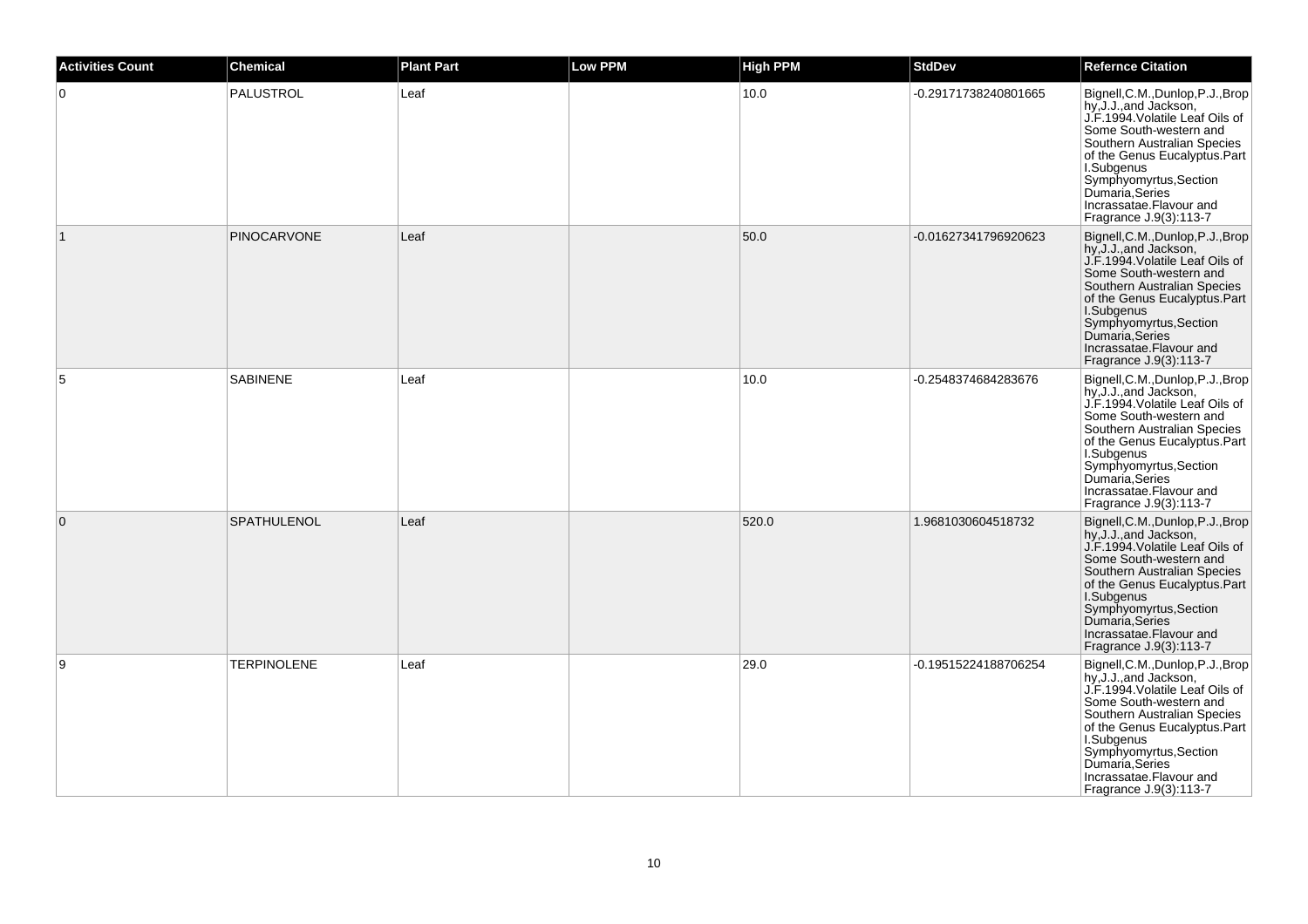| <b>Activities Count</b> | <b>Chemical</b>                      | <b>Plant Part</b> | Low PPM | <b>High PPM</b> | <b>StdDev</b>        | <b>Refernce Citation</b>                                                                                                                                                                                                                                                                                |
|-------------------------|--------------------------------------|-------------------|---------|-----------------|----------------------|---------------------------------------------------------------------------------------------------------------------------------------------------------------------------------------------------------------------------------------------------------------------------------------------------------|
| $\overline{0}$          | <b>TORQUATONE</b>                    | Leaf              |         | 55.0            | 0.03402297375680055  | Bignell, C.M., Dunlop, P.J., Brop<br>hy, J.J., and Jackson,<br>J.F.1994. Volatile Leaf Oils of<br>Some South-western and<br>Southern Australian Species<br>of the Genus Eucalyptus.Part<br>I.Subgenus<br>Symphyomyrtus, Section<br>Dumaria, Series<br>Incrassatae.Flavour and<br>Fragrance J.9(3):113-7 |
| $\overline{0}$          | TRANS-P-MENTH-1,8-DIEN- Leaf<br>6-OL |                   |         | 10.0            | -0.45979291980092496 | Bignell, C.M., Dunlop, P.J., Brop<br>hy, J.J., and Jackson,<br>J.F.1994. Volatile Leaf Oils of<br>Some South-western and<br>Southern Australian Species<br>of the Genus Eucalyptus.Part<br>I.Subgenus<br>Symphyomyrtus, Section<br>Dumaria, Series<br>Incrassatae.Flavour and<br>Fragrance J.9(3):113-7 |
| $\overline{0}$          | TRANS-P-MENTH-2-EN-1-<br><b>OL</b>   | Leaf              |         | 20.0            | 0.7566078754529767   | Bignell, C.M., Dunlop, P.J., Brop<br>hy, J.J., and Jackson,<br>J.F.1994. Volatile Leaf Oils of<br>Some South-western and<br>Southern Australian Species<br>of the Genus Eucalyptus.Part<br>I.Subgenus<br>Symphyomyrtus, Section<br>Dumaria, Series<br>Incrassatae.Flavour and<br>Fragrance J.9(3):113-7 |
| $\overline{0}$          | TRANS-P-MENTHA-1(7),8-<br>DIEN-2-OL  | Leaf              | 16.0    | 18.0            | 0.06844387603739847  | Bignell, C.M., Dunlop, P.J., Brop<br>hy, J.J., and Jackson,<br>J.F.1994. Volatile Leaf Oils of<br>Some South-western and<br>Southern Australian Species<br>of the Genus Eucalyptus.Part<br>I.Subgenus<br>Symphyomyrtus, Section<br>Dumaria, Series<br>Incrassatae.Flavour and<br>Fragrance J.9(3):113-7 |
| 2                       | TRANS-PINOCARVEOL                    | Leaf              |         | 155.0           | -0.02387725935076171 | Bignell, C.M., Dunlop, P.J., Brop<br>hy, J.J., and Jackson,<br>J.F.1994. Volatile Leaf Oils of<br>Some South-western and<br>Southern Australian Species<br>of the Genus Eucalyptus.Part<br>I.Subgenus<br>Symphyomyrtus, Section<br>Dumaria, Series<br>Incrassatae.Flavour and<br>Fragrance J.9(3):113-7 |